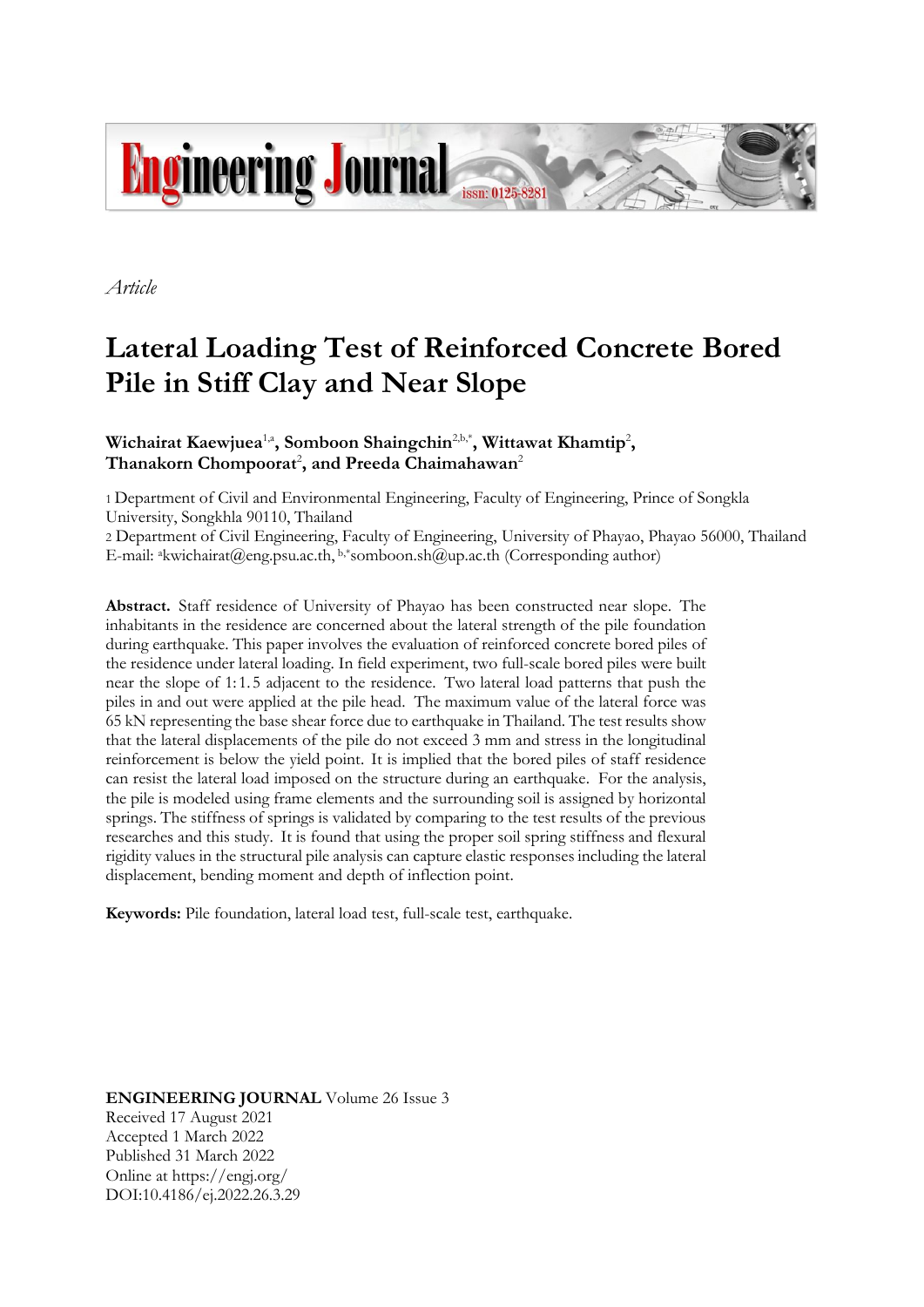## **1. Introduction**

Foundation is the first part of any construction to support the structure to build upon. When the foundation is poorly designed or constructed, it can post a serious risk to the inhabitants and the neighborhood as a whole. Moreover, the repairing foundation problems are difficult, expensive and unpredictable because foundation is embedded in a soil medium. The most of these problems are rarely invisible and need professional foundation engineers to recognize and correct the problems. However, there are several methods to prevent the foundation problems. One of them is design the building foundation carefully by considering both primary loadings and secondary loadings.

Recently, Ministry of Interior (Thailand) issued Ministerial Regulation prescribing load capacity, resistance, and durability of buildings, and bearing capacity of soil supporting buildings in seismic resistance B.E. 2564 (2021) amended by the Building Control Act (No.5), B.E. 2558 (2015) [1]. As a result, structural designers have to consider effect from earthquake load to ensure stability of building structures and foundations. Earthquake causes damages in structures due to inertia forces which are created by ground accelerations. Therefore, foundation structures must be designed to resist both vertical and horizontal loads. The vertical load consists of dead load, live load and impact load. The horizontal load comprises of wind load and shearing force from earthquake.

Phayao province is one of twelve provinces classified in near fault zone (zone 3) according to Ministerial Regulation [1]. Public buildings, structures in educational institutions, buildings that have more than 3 storeys or have height from ten meters could be affected by earthquake. In addition, Phayao province located at northern part of Thailand that most regions are mountainous. Building constructions in Phayao province are sometimes on area of cut slope. For example, staff residence of Phayao University has been constructed on cut slope as seen in Fig. 1(a). The residence is 4-storeys reinforced concrete (RC) building, 11.55 meter in width, 61.20 meters in length. The foundation is bores pile system and the section of piles is shown in Fig. 1(b). All piles are the bored piles with 350 millimeters in diameter and 12 meters in depth. When the building officially opened, a large number of inhabitants moved into, the inhabitants in the residence are concerned about the lateral strength of the pile foundation during earthquake. Thus, the combination of primary load and earthquake load should be considered in order to investigate the ability of building especially the foundation of building near steep slope. That is the reason, it is necessary to conduct lateral load testing to confirm the capacity of the pile foundation and the test results are useful for comparison with the analysis model of the pile foundation.



(b) section of piles in soil

Fig. 1. Staff residence of University of Phayao.

Many researchers studied the behavior of structural piles under lateral loading in the past and proposed the analysis methods for design pile foundation [2-3]. Some researches were parametric studies of piles subjected to lateral static and dynamic loadings using finite element method. The parameters that affect the pile behavior are pile diameter, pile spacing, number and arrangement of piles and soil properties [4-5]. However, there were a few researchers conducted full-scale experiment. The full-scale tests of piles under lateral loading usually were performed on site that piles would be constructed. For examples, Huang et al. [6] tested the full-scale groups of bored and driven piles under lateral load. The diameters of bored piles were 1.50 meters and the driven piles were hollow section, 0.80 meters outside diameter and 0.56 meter inside, with concrete infill. The depth of piles was 35 meters. Then, the numerical analysis using *p-y* model with the concept of *p* multiplier was performed to optimize the design of pile foundations for the proposed high-speed rail system in Taiwan. Hanich et al. [7] performed lateral load test on two full-scale bored piles to confirm the lateral load capacity of pile foundation of arch bridge across the Vardar River in Skopje, North Macedonia. The piles were 1.80 meters in diameter and 16.00 meters in length. The test results were proved that the foundation of the bridge could carry double of designed lateral load. Moreover, maximum displacement at the top of the pile was not to excess the designed displacement. Chaosittichai and Anantanasakul [8] presented the lateral load-displacement behavior of driven piles in soft Bangkok clay, Thailand. The computer program LPILE with Matlock's *p-y* model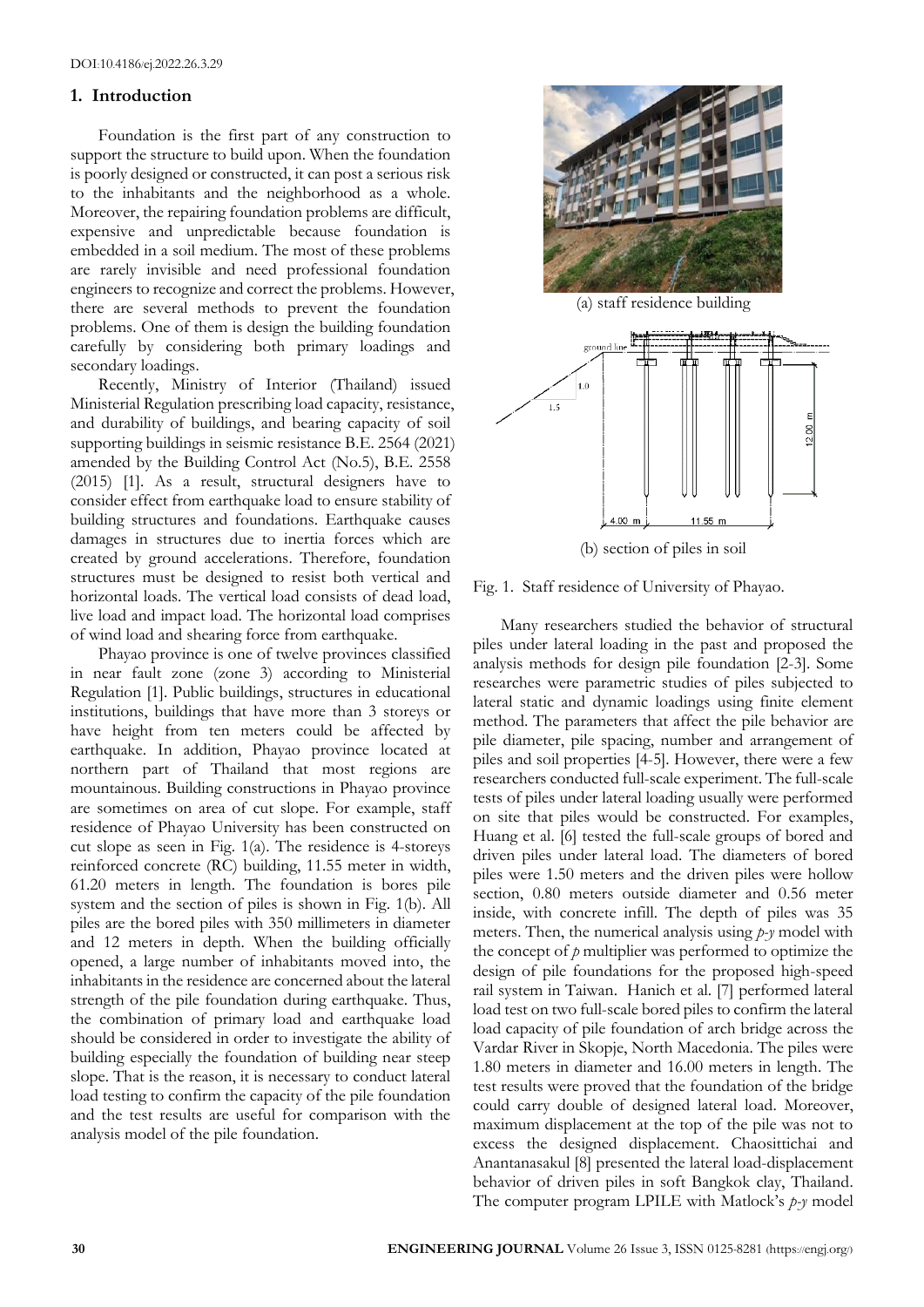[9] was also used to predict the plie behavior. The results indicated that the lateral load-displacement relations were slightly more than those of the tests. However, some factored values were employed to provide best fits of loaddisplacement relationships. The effects of slope on the behavior of pile foundation under lateral loading were studied in the past decade. Most researchers studied by small-scale model test at laboratory or finite element analysis [10-13]. It was found that the lateral load capacity of piles on the crest slope or on the sloping ground was reduced significantly compared to pile on horizontal ground. Nimityongskul et al. [14] performed full-scale tests to study the behavior of piles installed in cohesive soils and near slope. It was found that the slope significantly affects the lateral load capacity of piles installed less than 8 time of pile diameter from the slope crest. In addition, Nimityongskul et al. proposed the *p*multipliers accounting for the slope effect.

As described, the results of full-scale test are used to validate the analysis methods and ensure the procedure to design pile foundation that is depended on the soil type and properties at construction site. In this study, full-scale lateral load tests and numerical simulations are carried to evaluate the response of reinforced concrete bored pile of staff residence in University of Phayao located near a steep slope. In the numerical model, influence of soil-structure interaction on response of bored piles subjected to lateral load is investigated using the equivalent spring stiffness to represent the surrounding soil that is commonly and acceptable method used to design pile foundation in Thailand [15].

## **2. Pile Specimens and Test Setup**

In this study, two cast-in-place RC bored piles were constructed near slope beside the staff residence. Pile C1 was located 1 meter from crest slope with 1:1.5 of gradient and the distance between pile C1 and C2 was 3 meters as shown in Fig. 2. The details of bored-pile specimens were similar with the piles of staff residence. The diameter was 350 mm. Because the test was without vertical load, the depth of pile specimens was reduced to 7 meters. Sixdeformed bars with diameter of 12 mm and grade SD40, a minimum yield strength not less than 390 MPa according to Thai Industrial Standards (TIS 24-2559) [16], were used for longitudinal reinforcement. Transverse reinforcement was spiral round bar with diameter of 6 mm and spacing at 150 mm with grade SR24, yield strength not less than 235 MPa (TIS 20-2559) [17].

It should be noted that there was a problem while drilling the borehole of C1. The drilling head wobbled when passing stiff soil layer (depth about at 1-2 meters). As a result, the actual diameter of the pile C1 before pouring concrete was 570 mm that was greater than that of the construction drawing as 350 mm. However, there was no problem with pile C2 while drilling. The reinforcement cage was prepared and placed in the bored hole. It should be at the center of hole but the center of the cage was moved from the center of bored hole about

27.5 mm during pouring concrete as sketched in Fig. 3. Therefore, the pile C1 was used only as support and the pile C2 was used to study the behavior of the lateral load on pile foundation.

The mechanical properties of concrete and reinforcing bars were determined by laboratory tests. The compressive strength of the pouring concrete cylinder standard was 36. 8 MPa cured in water 28 days. The yielding strength of longitudinal reinforcement was 650. 2 MPa.



Fig. 2. Pile specimens.



Fig. 3. Section details of pile C2.

The lateral load was applied to the pile heads by increasing the pressure on hydraulic jack through the bracing steel structures attached to the two piles. Load cell was also assembled to measure the lateral load. There are two patterns of applied lateral load. First, the hydraulic jack pushed the piles away from each another as shown in Fig. 4(a). Second, the hydraulic jack pushed on steel frame that makes the piles towards each other as seen in Fig. 4(b). In the next section, if the head of pile C2 moves to the right direction, the displacement is positive sign. The displacement in the opposite direction is negative value. The lateral displacement of pile head was recorded using displacement transducer. Strains of longitudinal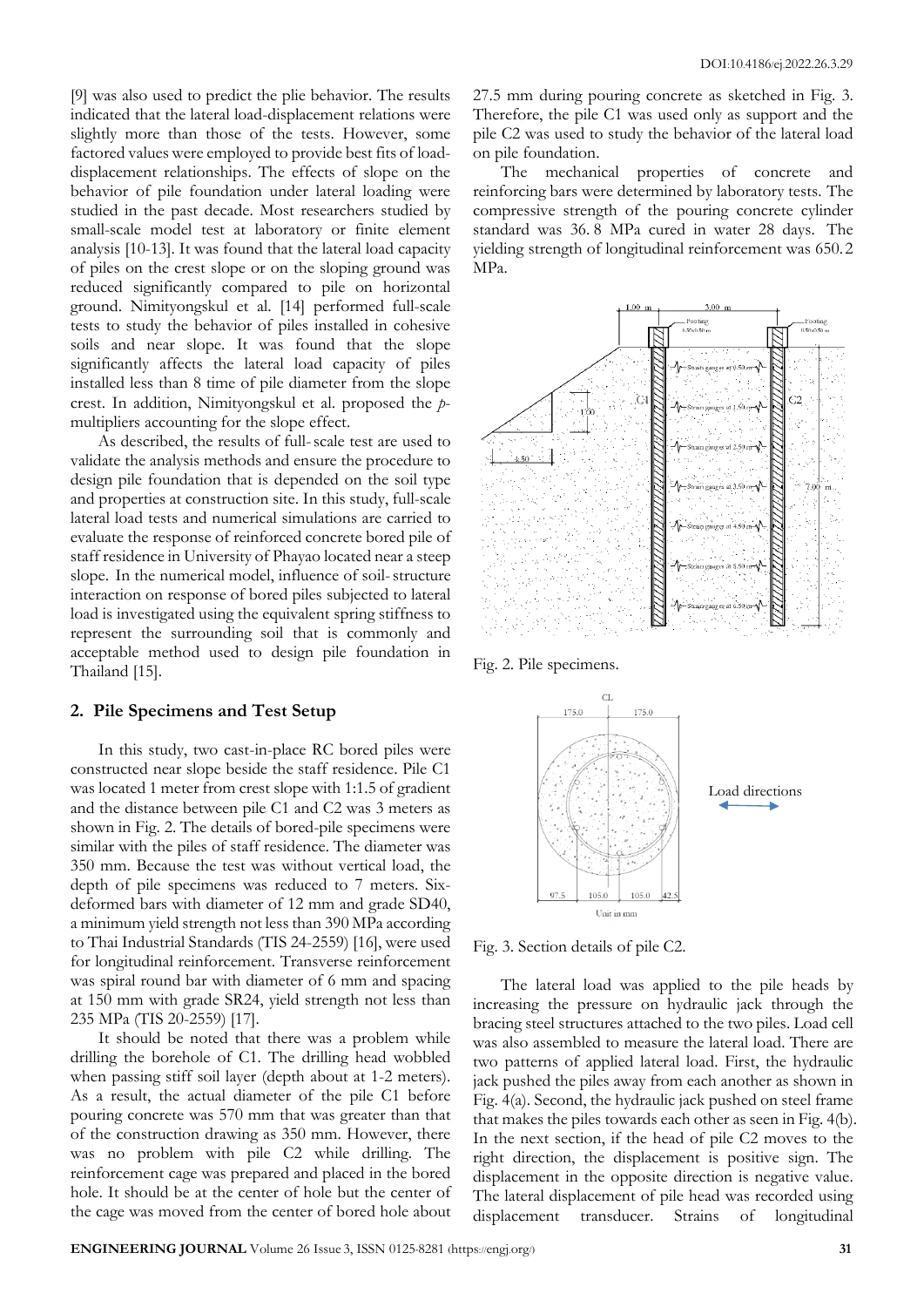reinforcement were measured using strain gauges that were attached directly to the reinforcement at depths of 0.50, 1.50, 2.50, 3.50, 4.50, 5.50 and 6.50 meters from the ground line. For each depth, two strain gauges were placed on opposite sides of the reinforcement to collect data for calculating the bending curvature of the section at each depth. All strain gauges were connected to a data logger which recorded the data every 0.5 second. Figure 5 shows the field test set up.



(b) Load pattern 2

Fig. 4. Lateral load test set up.



Fig. 5. Field test set up.

Ministry of Interior, Thailand issued Ministerial Regulation prescribing load capacity, resistance, and durability of buildings, and bearing capacity of soil supporting buildings in seismic resistance B.E. 2564 (2021) [1], the shear force at the base of structure is approximately 5% to 7% of the dead load. In this study, the maximum allowable vertical load of the pile is about 350 kN. If the lateral load is estimated at 7% of the vertical load, the allowable lateral load should be 24.5 kN. To calculate the maximum test load, the allowable load should be multiplied by the factor of safety. The safety factor in geotechnical engineering is about 2.5. Hence, the maximum test load in this study is 65 kN.

## **3. Test Results**

Relationships between lateral load and pile head displacement of the piles C1 and C2 are presented in Figs. 6 and 7. The lateral displacement of pile gradually increases with increasing the applied load. The maximum displacements of the pile head C1 are 2.1 mm and 1.8 mm while the pile head C2 has the maximum lateral displacements equal to 2.9 mm and 2.3 mm for load patterns 1 and 2, respectively. The displacements of the pile C2 are greater than that of the pile C1 because the diameter of the pile C1 is larger than that of the pile C2. In the other word, the pile C1 is more stiff than the pile C2. However, the pile C2 can carry the maximum lateral load and the measured strains in the longitudinal reinforcement do not reach the yield point. It is implied that the bored pile of staff residence which located near slope can resist the lateral load imposed on the structure during earthquake.

Moreover, the bending curvatures  $(\varphi)$  of the pile C2 can be determined using the data from strain gauges installed on the reinforcing bars. The curvature of the section at each depth is expressed as follows

$$
\varphi = \frac{\varepsilon_{s1} - \varepsilon_{s3}}{d_3 - d_1} \tag{1}
$$

where  $\varepsilon_{\text{A}}$  and  $\varepsilon_{\text{B}}$  denote the longitudinal strains at each section.  $d_1$  and  $d_3$  denote the distances from the strain gauges to concrete surface in compressive side as shown in Fig. 8. For example, the relationship between the measured strains ( $\varepsilon_{A}$  and  $\varepsilon_{B}$ ) of the section at 0.5 m in depth and lateral load under load pattern 1 are illustrated in Fig. 9. Then using Eq. (1) to calculate the curvatures, the relationship between the curvature and lateral load can be presented in Fig. 10. Figure 11 shows the bending curvatures of pile C2 for both load patterns along the different depths of pile while the maximum lateral load 65 kN is applied. It is seen that the curvature has a maximum value at a depth of 0. 50 m and decays rapidly with the depth of the pile. Moreover, the bending moment of pile can be computed from the curvature which be discussed in the next section.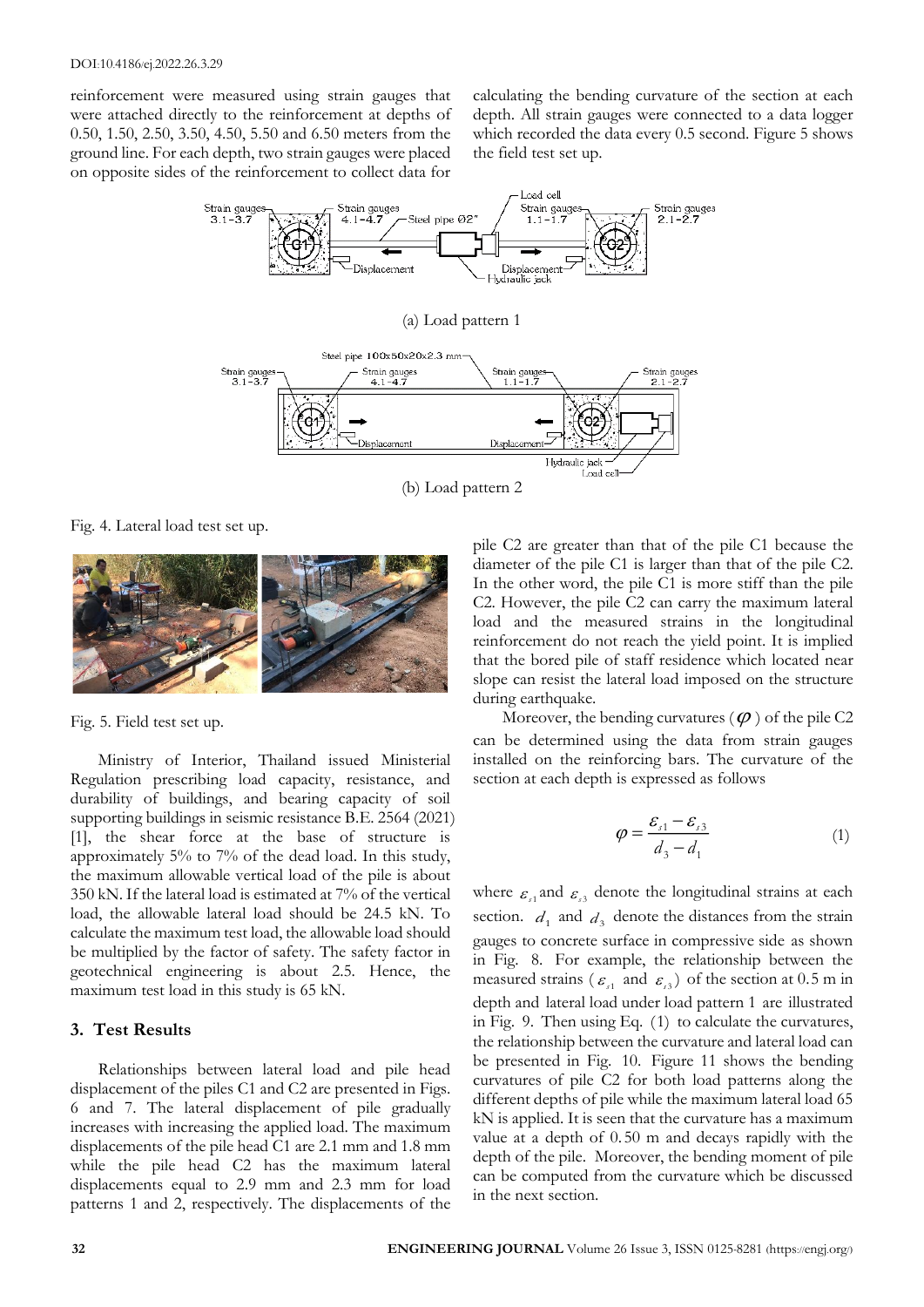

(a) Load pattern 1 (b) Load pattern 2

Fig. 6. Lateral load and pile head displacement relationships for pile C1.





Fig. 7. Lateral load versus pile head displacement relationships for pile C2.



Fig. 8. Strain and stress diagrams of pile section.



(a) Strain  $e_{\scriptscriptstyle{f}1}$ 

(b) Strain  $e_{32}$ 

Fig. 9. Strain curve measured at depth of 0.50 m of pile C2 under load pattern 1.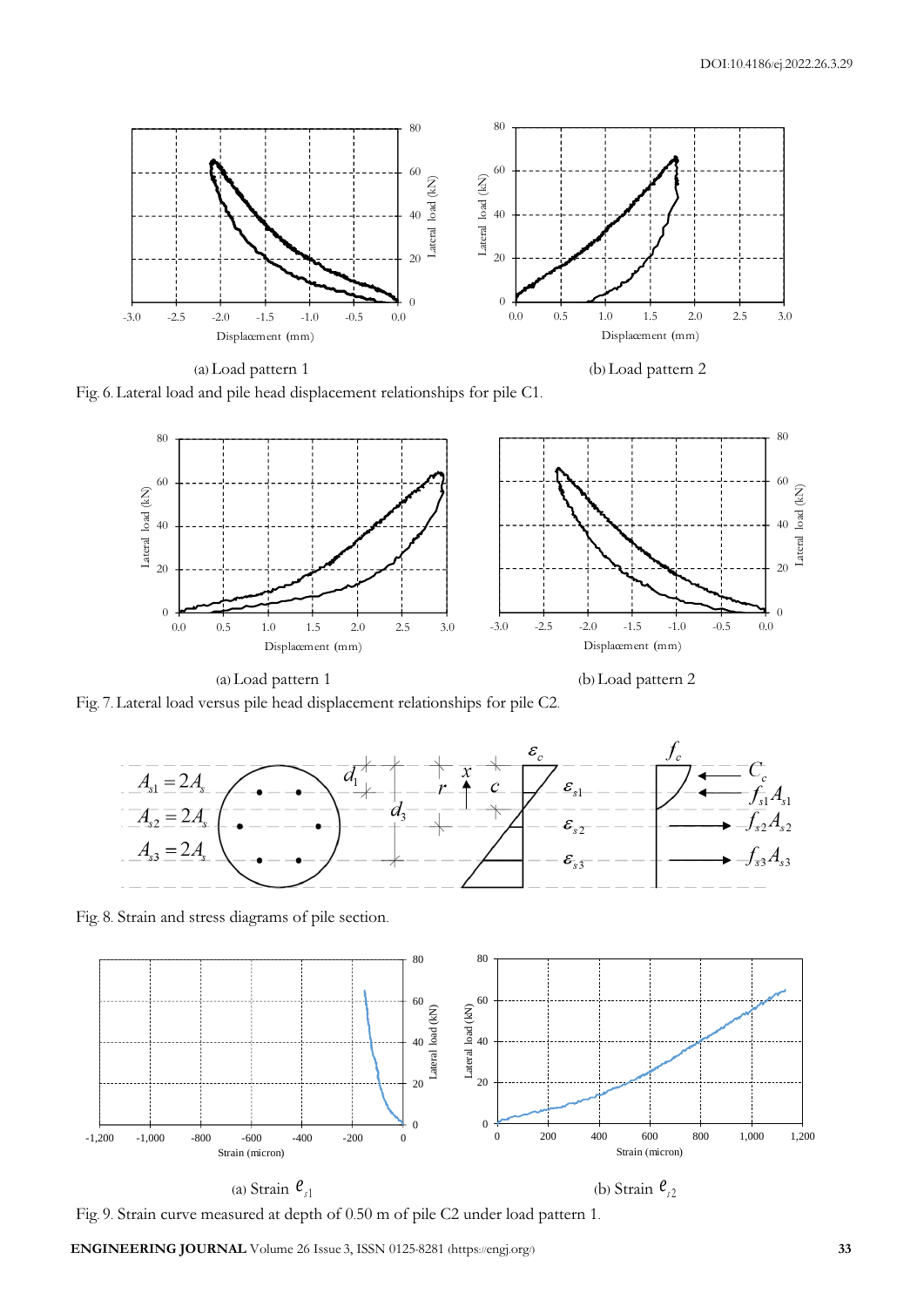

Fig. 10. Curvature of pile C2 section at depth of 0.50 m under load pattern 1.



Fig. 11. Curvatures of pile C2 at maximum load 65 kN.

## **4. Bending Moment- Curvature Relationship**

Form the elastic theory of frame member, bending moment and curvature are related as follows

$$
M = \varphi EI \tag{2}
$$

where *M* denotes bending moment and *EI* denotes flexural rigidity. From the Eq. (2), the flexural rigidity of the pile is the slope of bending moment and curvature curve from section analysis as the following steps. First step, let the strain at compressive surface  $(\varepsilon)$  of the pile be a value less than ultimate strain which is equal to 0.003. Second step, assume compressive zone in concrete  $(c)$  or location of neutral axis and determine the bending curvature  $(\varphi)$  at the distance from the compressive surface as shown in Fig. 7 from

$$
\varphi = \frac{\varepsilon_c}{c} \tag{3}
$$

Next step, calculate strain and compressive force in the concrete. Strain at a distance x from neutral axis ( $\varepsilon_{\alpha}$ ) can be obtained from Eq. (4) and stress in concrete  $(f_\alpha)$ can be calculated using concrete model proposed by Hognestad [18] as shown in Eq**. (**5**).** Then, the

compressive force is calculated by integrating the product of the stress and compressive area from  $x=0$  to  $c$  as shown in Eq**. (**6**).**

$$
\varepsilon_{\alpha} = \varphi \times \tag{4}
$$

$$
f_{\alpha} = f_{\epsilon} \left[ \frac{2\varepsilon_{\alpha}}{\varepsilon_0} - \left( \frac{\varepsilon_{\alpha}}{\varepsilon_0} \right)^2 \right]
$$
 (5)

$$
C_c = \int_{0}^{c} dC_c = \int_{0}^{c} f_{cx} 2\sqrt{r^2 - (r - c + x)^2} dx
$$
 (6)

Then, determine strain and force in the longitudinal steel bars. The strain values occurring each layers of the bars  $(\varepsilon_{i})$  depends on the effective depth  $(d_{i})$  which measured from the compression surface of concrete to the bar  $i<sup>th</sup>$  layer as shown in Eq. (7). Moreover, stress in the reinforcing bar is determined using relationship between stress and strain. The modulus of elasticity of steel ( *E s* ) as shown in Eq. (8) is equal to 200 GPa under conditions of elastic deformation. Force occurring in the bars for each layers  $(F_a)$  is calculated by the product of the stress  $(f_{\alpha})$  and area of the bar  $(\mathcal{A}_{\alpha})$  as in Eq. (9).

$$
\mathcal{E}_{si} = \varphi \big( c - d_i \big) \tag{7}
$$

$$
f_{si} = E_s \mathcal{E}_{si} \le f_{j}
$$
 (8)

$$
F_{si} = f_{si} A_{si} \tag{9}
$$

After that, axial force can be determined simply by summation of compressive and tensile forces as the following

$$
P = C_c + \sum F_{si} \tag{10}
$$

If the calculated axial force from Eq. (10) is not equal to applied axial load. The process will be repeated by assuming the new compressive zone in second step until the axial force from Eq. (10) is equal to applied axial load. Finally, the bending moment about the central of concrete section is given by

$$
M = \int_{0}^{c} (r - c + x) dC_c + \sum F_{si} (r - d_i)
$$
 (11)

At the end, the bending moment for each the curvature can be calculated from the first step to the end process. Repeat the process by slightly increasing the compressive strain ( $\varepsilon$ ) until the ultimate compressive strain in concrete, i.e.  $\varepsilon$ <sub>c</sub> =  $\varepsilon$ <sub>u</sub> = 0.003. As a result of the process, the relationship between bending moment and the curvature of plie section can be obtained.

This study considers only the cross-section of pile C2 which has a cross-section as shown in Fig. 3. The reinforcing bars have eccentric from concrete section and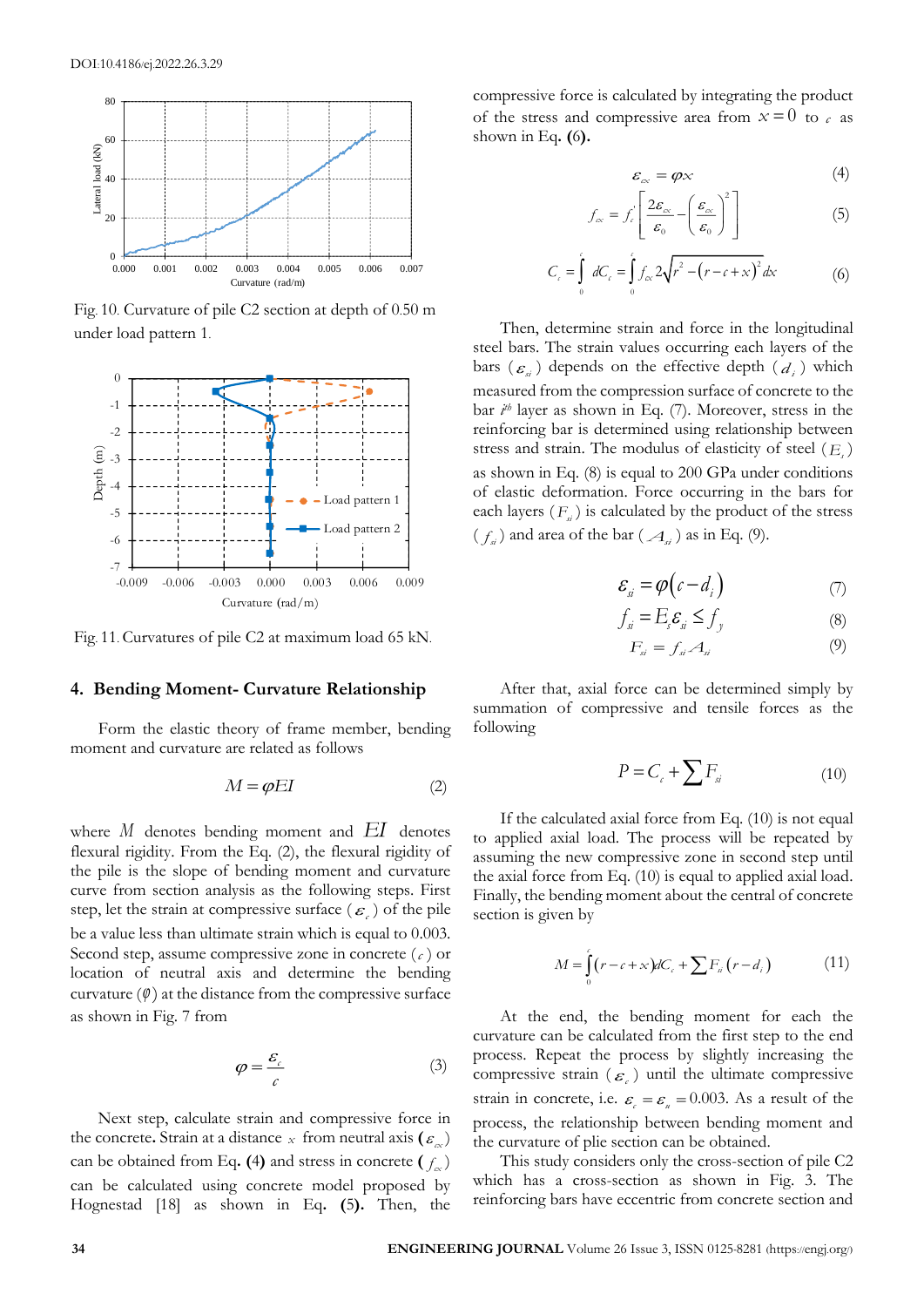as a consequence, the relationships between the bending moment and the curvature under loading pattern 1 and pattern 2 are different. Load pattern 1 will cause counterclockwise bending moments, while load pattern 2 produces a clockwise bending moment. In the experiment, the pile C2 is applied only the lateral force and no axial force, therefore the axial force  $\ell$  in Eq. (10) is equal to zero. The analysis results are shown in Figs. 12 and 13 and the flexural rigidities are obtained from the gradient of bending moment-curvature relationship. It is found that the flexural rigidity (  $EI$  ) under loading pattern 1 is about 2,349 kN-m<sup>2</sup> while the flexural rigidity ( $EI$ ) under loading pattern 2 is, higher, about 3,914 kN-m<sup>2</sup>.



Fig. 12. Bending moment and curvature relation of pile C2 section under loading pattern 1.



Fig. 13. Bending moment and curvature relation of pile C2 section under loading pattern 2.

To validate the section analysis method, the curvature and the strains of reinforcing bars ( $\varepsilon$ <sub>1</sub> and  $\varepsilon$ <sub>3</sub>) from the analysis as described above are compared to the test results as shown in Figs. 14 and 15. It is found that the analysis results are very well agreed with the experiment. Hence, the bending moment of pile can be approximated by multiplying the measured curvatures (Fig.11) by flexural rigidities ( *EI* ) as shown in Fig. 16. It is found that the maximum bending moment is around 15 kN-m that is very conservative comparing to the ultimate moments shown in Figs. 12 and 13.



Fig. 14. Comparison of strain values from test at depth of 0.5 m and section analysis under loading pattern 1.



Fig. 15. Comparison of strain values from test at depth of 0.5 m and section analysis under loading pattern 2.



Fig. 16. Approximated bending moment of pile C2 at maximum load 65 kN.

However, the pile discussed in test results is not subjected to vertical load but in fact the pile has to carry the vertical load from the self- weight of structural members and live load as well. The vertical load will increase the flexural rigidity of pile section and the ultimate moment capacity. For example, if the vertical load is about 200 kN, the relationship between bending moment and the curvature is shown in Fig. 17. Flexural rigidities are 20,000 kN- m<sup>2</sup> and 3,787 kN- m<sup>2</sup> for uncracked and cracked section, respectively. The cracking moment is about 19 kN-m and the moment capacity is about 89 kN-m. Since it is very difficult to setup vertical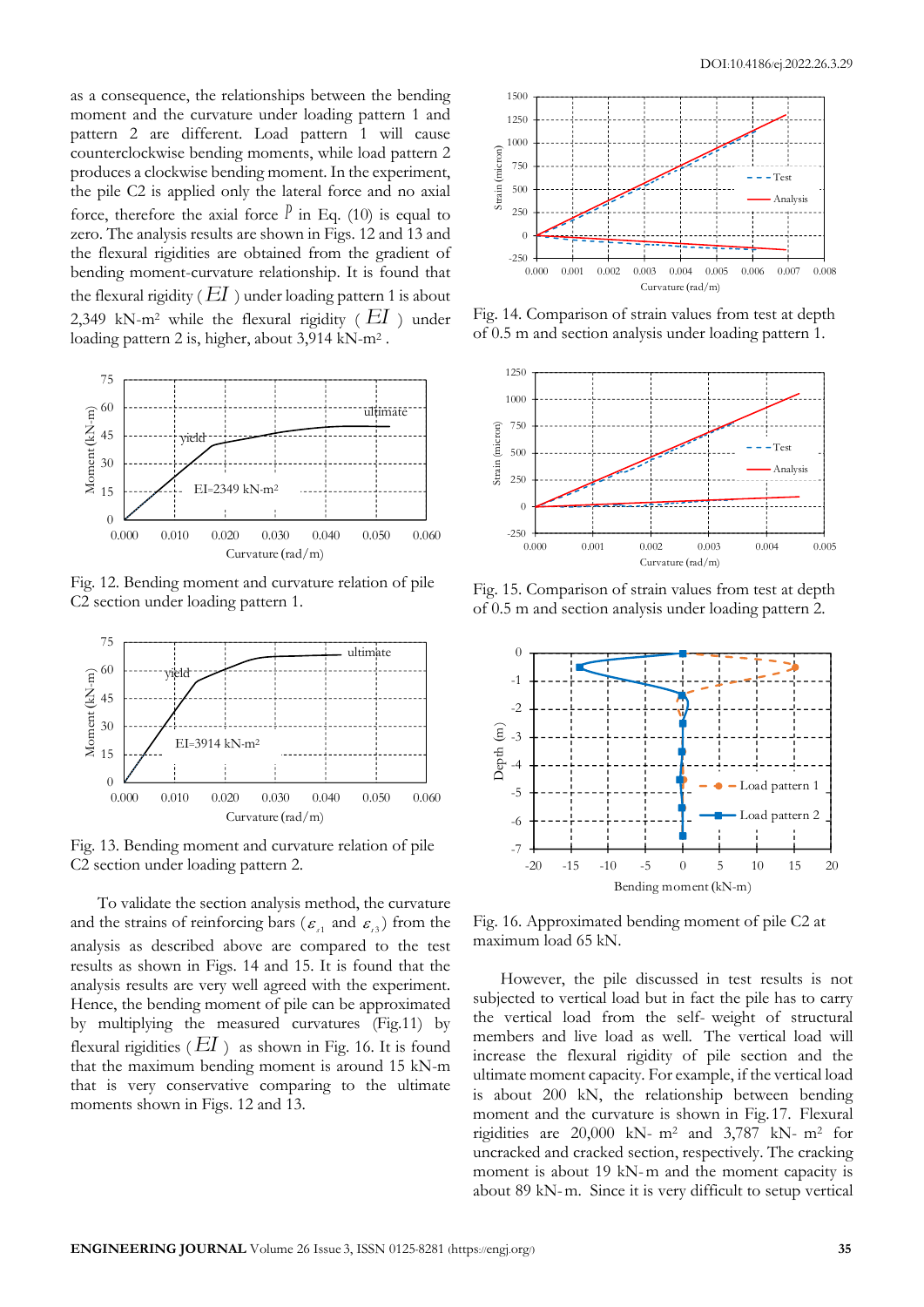load in experiment, the effect of vertical load will be studied by model analysis described in the next section.



Fig. 17. Bending moment and curvature relation of pile C2 section under lateral loading pattern 2 and vertical load of 200 kN.

### **5. Laterally Loaded Pile Model Analysis**

#### **5.1. Analysis Modeling**

The pile is modeled using frame elements and the flexural rigidity (*EI*) of frame elements is obtained from the moment-curvature relationship as presented in the previous section. In this study, the actual pile length will be discretized in 35 elements for all cases. Each element is assigned horizontal springs to represent the soil reactions along the length of the pile and the lateral load and moment is applied on pile head as shown in Fig. 18. In the past, if spring stiffness is assigned to inappropriate value, the analysis cannot capture lateral pile deflection and bending moment of the piles [19]. Davisson [20] recommended the horizontal spring stiffness to represent the clay surrounding pile foundation as

$$
K_s = 67s_u \tag{12}
$$

where  $K<sub>s</sub>$  and  $s<sub>u</sub>$  denote spring stiffness and undrained shear strength, respectively. Equation (12) is widely used to design pile foundation in Thailand [15]. Because Eq. (12) is proposed for a long time and it is not specified for driven piles or bored piles, the coefficient value of 67 is reconsidered by validate the analysis results with the experimental results from previous researches and this study. Generally, design of structural pile involves the strength of pile structures and the strength of soil surrounding pile. Because the safety factor in geotechnical engineering is about 2.5-3.0, therefore, this study emphasizes on the elastic responses of pile.



Fig. 18. Structural pile modeling.

#### **5.2. Validation of Analysis Modeling**

The test results reported by Chaosittichai and Anantanasakul [8], Nimityongskul et al. [12] and Xu et al. [21] are selected to validate the analysis results. Nimityongskul et al. tested the driven steel pipe piles near slope. The nominal diameter of piles was 305 mm and the length of piles in soil was 7.92 m. The flexural rigidity of piles was 34,875 kN-m<sup>2</sup> . The lateral load was applied at 0.91 m above ground level. The undrained shear strength profile was reported. The average values of undrained shear strength were about 153 kPa for depth of 0-1 m and 68 kPa for the other depth. The pile is modelled and there are lateral load *P* and bending moment *M*=0. 91*P* applied at pile head (ground level) (See Fig. 18). It should be noted that the displacement at 0.91 m above ground level can be obtained from calculated pile head displacement at ground level plus  $910\theta$  (unit in mm) where  $\theta$  is the rotation of pile at ground level. Using soil stiffness following Eq. (12) in the analysis, the lateral load and displacement curve (at 0. 91 m above ground level) from analysis is well agreed with the tested curves of elastic zone as shown in Fig. 19. Chaosittichai and Anantanasakul [8] also tested three driven steel pipe piles in the soft clay of Bangkok, Thailand. The inner diameter of piles was 250 mm and the thickness was 9 mm. The length of piles in soft soil was 12. 5 m. The flexural rigidity of piles was 21,000 kN-m<sup>2</sup> . The undrained shear strength was reported and the average value was about 30 kPa. The soil stiffness from Eq. ( 12) is used in the analysis and it is found that the displacement is well predicted in elastic zone as seen in Fig. 20. It seems that the soil spring recommended by Davisson [20] can be used in elastic design for driven piles.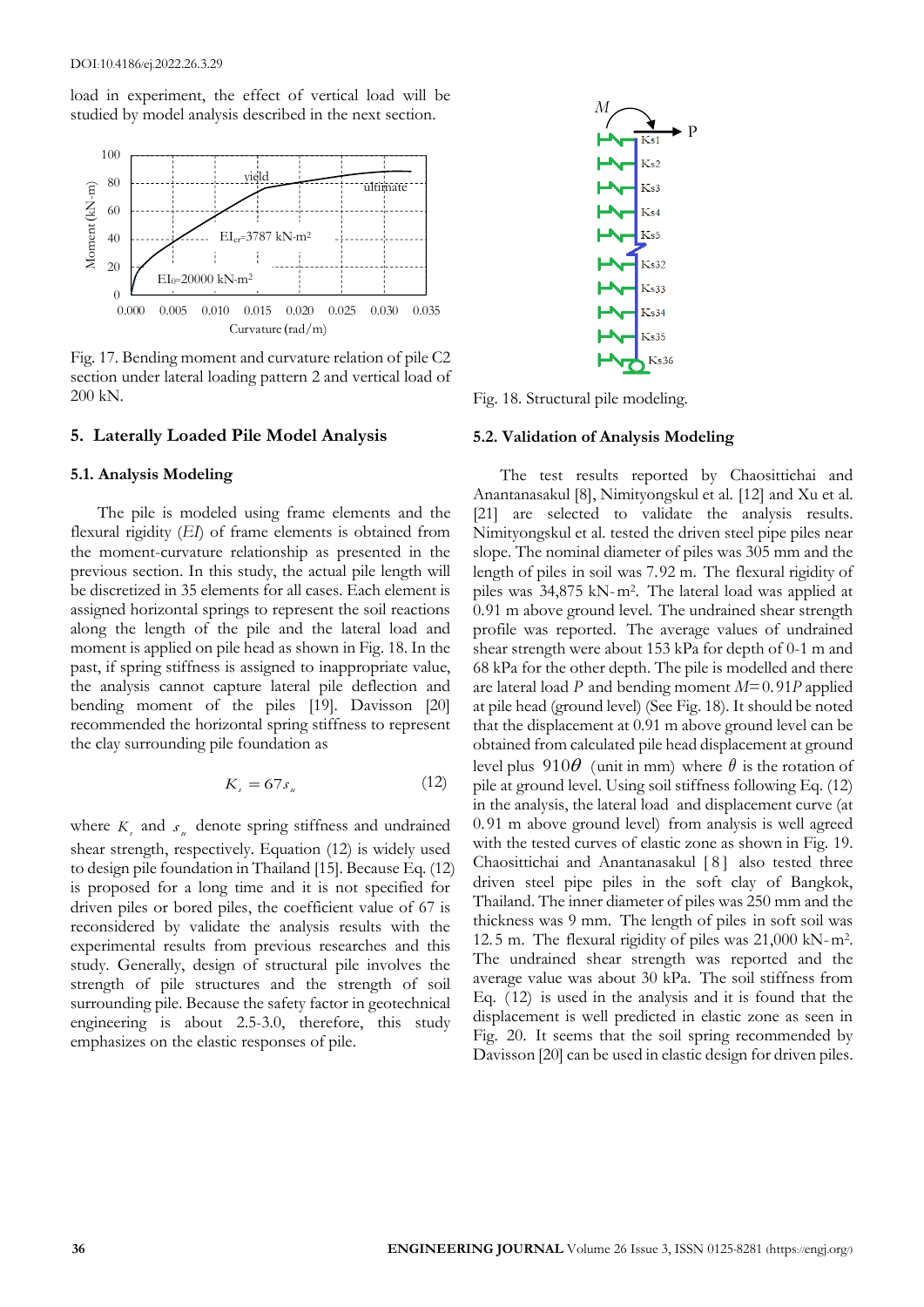

Fig. 19. Load-diaplacment curves of piles studied by Nimityongskul et al. [14].



Fig. 20. Load-diaplacment curves of piles studied by Chaosittichai and Anantanasakul [8].

Xu et al. [21] reported the test results of reinforced concrete piles in stiff-to-hard clay studied by Reuss et al. [22] and Liang et al. [23]. Reuss et al. [22] presented fullscale RC piles of Pyramid building, Memphis. The diameter of pile was 0.40 m and the length of pile was 22 m. The initial flexural rigidity of pile section was 51.9 MNm<sup>2</sup> . Liang [23] presented full-scale shaft with diameter of 1.22 m and length of 10 m. Xu et al. [21] summarized the soil properties as shown in Table 1 and reported the initial flexural rigidity to be 3.26 MN-m<sup>2</sup> . If the soil spring stiffness from Eq. (12) is used in each soil layer for model analysis, it is found that the predicted displacement is very overestimated. The coefficient of 67 in Eq. (12) should be reconsidered for drilled piles. Based on the test results reported by Reuss et al. [22] and Liang [23], the proper coefficient to obtain soil spring stiffness should be 200 instead of 67. Figures 21-22 illustrate the lateral load and pile head displacement curves from analysis and experiments of Reuss et al. [22] and Liang [23], respectively. It is seen that using the soil spring stiffness equal to  $200s_{\mu}$  can predicted pile head displacement in elastic zone well.

Table 1. Soil properties used for Reuss et al. and Liang cases.

| Case   | Layer<br>thickness | Soil description   | $S_{\mu}$<br>(kPa) |  |
|--------|--------------------|--------------------|--------------------|--|
|        | (m)                |                    |                    |  |
| Reuss  | 1.8                | Gravelly clay      | 67                 |  |
| et al. | 11.3               | Soft silty clay    | 29                 |  |
|        | 6.8                | Soft to stiff clay | 30                 |  |
|        | 2.1                | Stiff to hard clay | 72                 |  |
| Liang  | 0.9                | Silt, clay         | 220                |  |
|        | 0.9                | Silt, clay         | 241                |  |
|        | 1.2                | Clay shale         | 311                |  |
|        | 1.6                | Clay shale         | 690                |  |
|        | 1.4                | Clay shale         | 1033               |  |
|        | 4.0                | Clay shale         | 2067               |  |
|        | 2.0                | shale              | 2067               |  |



Fig. 21. Load-diaplacment curves of piles studied by Reuss et al. [22].



Fig. 22. Load-diaplacment curves of piles studied by Liang [23].

The elastic analysis has limitation depended on the surrounding soil stress and the change of flexural rigidity. The surrounding soil stress  $\sigma$ <sub>c</sub> of each layer can be obtained from spring force as

$$
\sigma_{s} = \frac{K_{s} \Delta}{D b}
$$
 (13)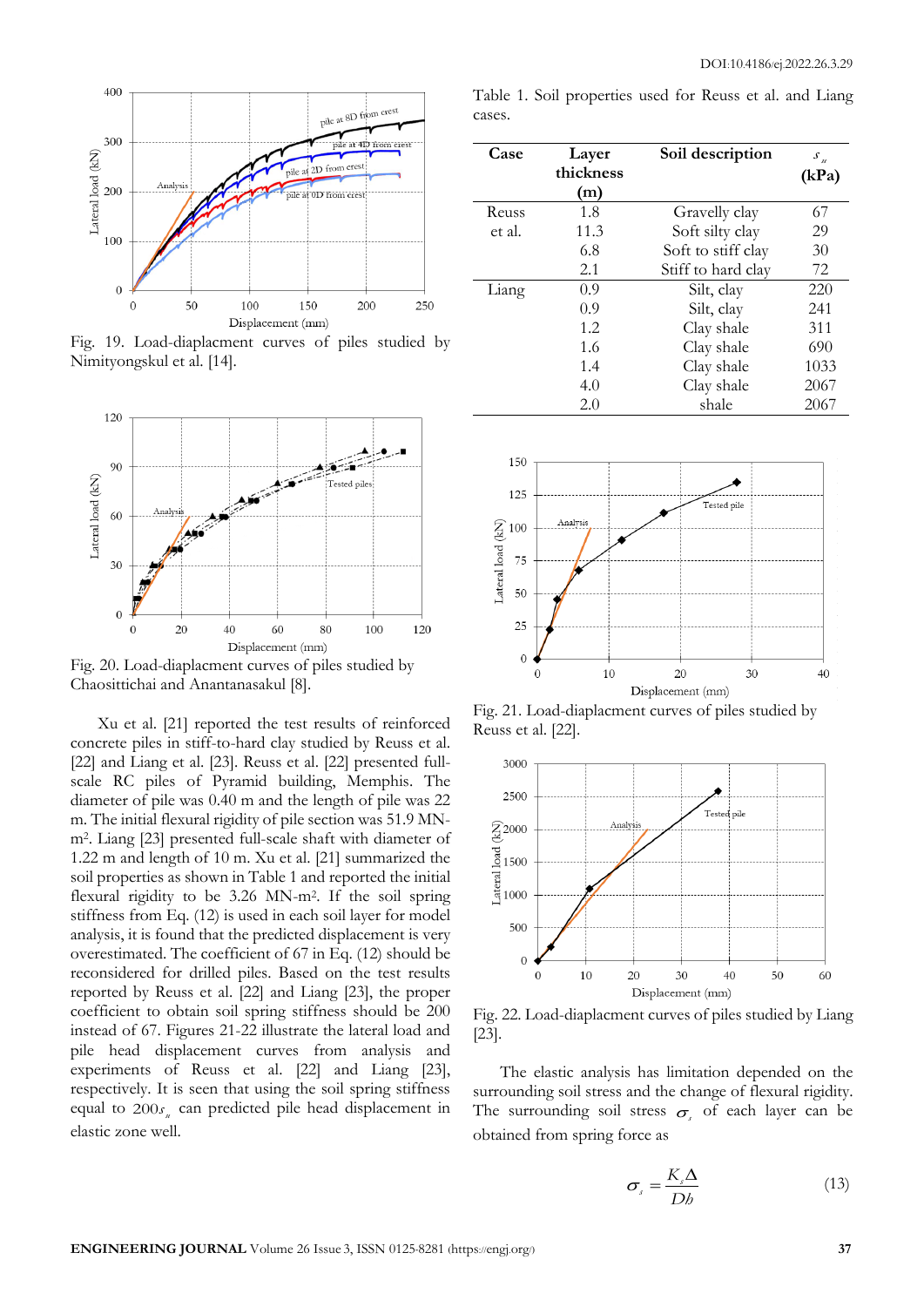where  $\Delta$  is lateral displacement of soil spring,  $D$  is diameter of pile and *h* is length of frame element. Based the analysis results, the elastic lateral load is limit when the surrounding soil stress  $\sigma_s$  develop to  $2s_u - 2.5s_u$ . The change of flexural rigidity usually occurs in RC piles. As shown in Fig. 17, the RC pile after crack appear has reduced flexural rigidity. If the bending moment in pile is more than cracking moment, the flexural rigidity using in analysis model should be updated to cracked flexural rigidity.

## **5.3. Analysis of Tested Pile and Effect of Vertical Load**

The soil properties at the staff residence building site were investigated before construction as shown in Table 2. During soil drilling for pile construction, it is not observed the water in holes. This implies that the water table is below the piles. In this study, Kunzelstab Penetration Test (KPT) in accordance with DIN 4049 standard is also conducted on the pile-test site. The number of blows is recorded every penetration depth of 20 cm of cone. In Thailand, Electricity Generating Authority of Thailand (EGAT) performed extensive field tests to establish the equation to predict ultimate bearing capacity from KPT [24]. The proposed equations for clay are

$$
N' = \begin{cases} N, & N \le 15\\ 15 + 0.5(N - 15), & N > 15 \end{cases}
$$
 (13)

$$
Q_u = 18.84 (N' + 0.954) \text{ (kPa)} \tag{14}
$$

These equations are currently used for design the foundation of electric pole in mountainous rural areas of Thailand, although it was studied for long time ago since 1980. The ultimate bearing capacities at various depths determined from  $N$  and  $N'$  values from KPT results are shown in Table 3. Then, the undrained shear strength can be approximated about half of ultimate bearing capacity. It is seen that the estimated undrained shear strengths from KTP conform to the soil boring test.

As described in the previous section, the tested pile C2 has flexural rigidities of 2,349 kN-m<sup>2</sup> and 3,914 kN-m<sup>2</sup> for the load pattern 1 and pattern 2, respectively. The head lateral displacements at maximum load (65 kN) of the pile C2 are 2.90 mm and 2.30 mm for load pattern 1 and pattern 2, respectively. If the soil spring stiffness is assigned to  $200s_{\mu}$ , the predicted displacements are equal to 2.63 mm and 2.39 mm that are acceptable with the test results. Figure 23 presents the analytical bending moment diagram of the pile C2 at maximum lateral load. The maximum values of bending moment are observed at 0.50 m in depth and it decreases rapidly along the pile approaching negligible level when the depth more than 4 m both load patterns. It is should be noted that the inflection points of two different lateral load patterns

occur at 2.0 m in depth of pile. The maximum bending moment values are equal to 9.80 kN-m and 11.4 kN-m corresponding to the pile flexural rigidities of 2,349 kNm<sup>2</sup> and 3,914 kN-m<sup>2</sup> , respectively. As shown in Fig. 16, the maximum bending moments from experiment are 14.40 kN-m and 13.40 kN-m. which are approximately 1.30 times greater than the analytical results. This is acceptable value that the pile foundation is required to be 2.50 of safety factor. The analyses in cases of Chaosittichai and Anantanasakul, Nimityongskul et al. and Reuss et al. are also observed that the values of bending moment from test is greater than the analysis results about 1.3-1.4 times.

Table 2. Soil properties at the staff residence building site.

| Depth | Soil description    | $S_{u}$ |
|-------|---------------------|---------|
| (m)   |                     | (kPa)   |
| 1.5   | Lean clay-Lean silt | 152     |
| 2.0   | Lean clay-Lean silt | 241     |
| 2.5   | Lean clay-Lean silt | 329     |
| 3.0   | Lean clay-Lean silt | 366     |
| 3.7   | Lean clay-Lean silt | 402     |

Table 3. Ultimate bearing capacities determined from KPT results.

| Dept | N           | $N^{\prime}$ | $\mathcal{Q}_{\scriptscriptstyle \text{W}}$ | $\mathcal{S}_u$ |
|------|-------------|--------------|---------------------------------------------|-----------------|
| h(m) | (blows/0.2) | (blows/0.2)  | (kPa                                        | (kPa            |
|      | m)          | m)           |                                             |                 |
| 0.20 | 90          | 52.5         | 1007                                        | 503             |
| 0.40 | 38          | 26.5         | 517                                         | 258             |
| 0.60 | 30          | 22.5         | 442                                         | 221             |
| 0.80 | 49          | 32.0         | 621                                         | 310             |
| 1.00 | 83          | 49.0         | 941                                         | 470             |
| 1.40 | 48          | 31.5         | 611                                         | 305             |
| 1.80 | 47          | 31.0         | 602                                         | 301             |
| 2.00 | 62          | 38.5         | 743                                         | 371             |
| 2.20 | 63          | 39.0         | 752                                         | 376             |
| 2.40 | 65          | 40.0         | 771                                         | 385             |
| 2.60 | 62          | 38.5         | 743                                         | 371             |
| 2.80 | 64          | 39.5         | 762                                         | 381             |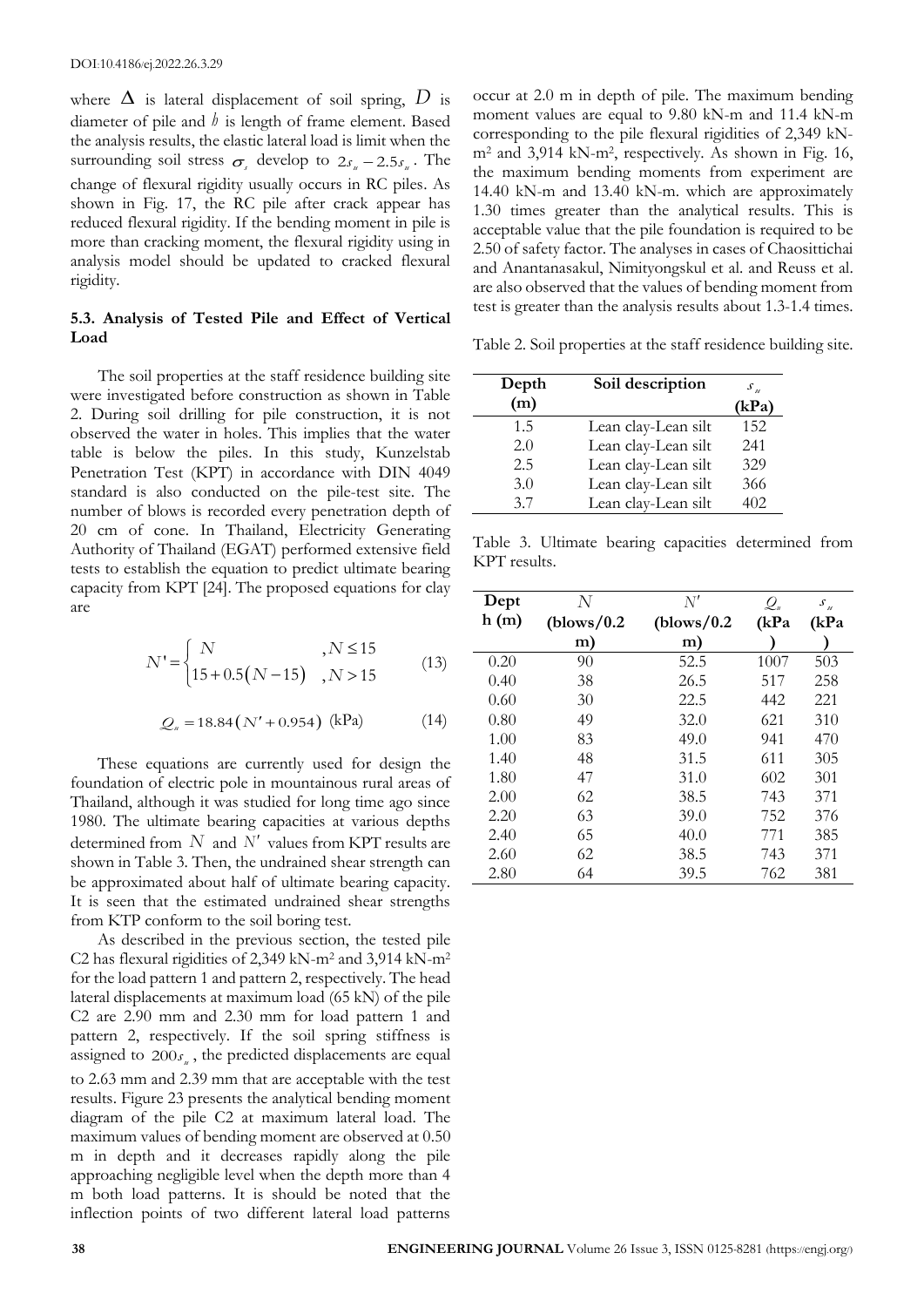

Fig. 23. Bending moment diagram of pile C2 computed in the analyses.

From data shown in experiment and computational model, it is found that the flexural rigidity of pile section ( *EI* ) has a significant effect on the lateral load behavior of the pile. The higher value of *EI* results in less the lateral displacement, more the bending moment and more depth of inflection point. Therefore, the analytical model must be careful to determine the actual flexural rigidity of pile. In addition, the vertical load will affect the flexural rigidity of pile section. For example, the pile subjected to vertical load of 200 kN has initial flexural rigidity of 20,000 kNm<sup>2</sup> . When this flexural rigidity is used in the analysis of pile with the lateral load of 65 kN, the maximum displacement at the pile head decrease to 1. 70 mm and the maximum bending moment increase to 19. 72 kN-m at a depth of 0.80 m as shown in Fig. 24. The inflection point occurs at depth of 3. 40 m.However, the maximum stress value in reinforcing bar is less than yield strength.



Fig. 24. Bending moment of the pile C2 from analysis with  $EI$  equal to 20,000 kN-m<sup>2</sup>.

#### **6. Conclusion**

From field lateral pile load test and the comparison with the analysis results, it can be concluded that test piles which has detailing construction drawing of staff residence, University of Phayao can be transfer the earthquake equivalent lateral force base shear to soil medium. It is known from the strength of longitudinal reinforcement is not to exceed the yielding strength, even though the pile is located near slope.

In this study, spring stiffness model is validated with the test results in elastic zone from previous researches. The stiffness of  $K_s = 67s_u$  recommended by Davisson [20] can well predict the displacement of driven piles but it is very overestimated for RC bored piles. For bored piles, the soil spring stiffness of  $K<sub>s</sub> = 200 s<sub>u</sub>$  should be used to predict the displacement and bending moment. However, lateral displacement and bending moment from these analyses indicate good agreement in the elastic zone. In addition, flexural rigidity of pile has significant impact on the lateral load behavior. The higher value of the flexural rigidity results in less the lateral displacement, more the bending moment and more depth of inflection point.

#### **Acknowledgement**

The research is financially supported by University of Phayao. The author is also grateful to Wiangphan Part., Ltd. and D-Engineering Design Co., Ltd who helped in RC bore piles construction.

## **References**

- [1] Ministry of Interior (Thailand), "Ministerial regulation—Prescribing load capacity, resistance, and durability of buildings, and bearing capacity of soil supporting buildings in seismic resistance," *Royal Thai Government Gazette*, vol. 138, no. 16a, pp. 13-18, 2021.
- [2] S. Prakash and H. D. Sharma, *Pile Foundations in Engineering Practice*. New York: John Wiley & Sons, 1990.
- [3] L. C. Reese and W. F. Van Impe, *Single Piles and Pile Groups under Lateral Loading*. London, UK: Taylor & Francis, 2001.
- [4] H. S. Chore, R. K. Ingle, and V. A. Sawant, "Parametric study of laterally loaded pile groups using simplified F. E. models," *Coupled Systems Mechanics*, vol. 1, no. 1, pp. 1–7, 2012.
- [5] K. B. Ladhane and V. A. Sawant, "Dynamic response of 2 piles in series and parallel arrangement," *Eng. J.*, vol. 16, no. 4, pp. 63-72, Apr. 2012.
- [6] A. B. Huang, C. K. Hsueh, M. W. O'neill, S. Chern and C. Chen, "Effects of construction on laterally loaded pile groups," *J. Geotech. Geoenviron. Eng.*, vol. 127, no. 5, pp. 385-397, 2001.
- [7] T. Hanich, V. Hristovski, and N. Zurovski, "Lateral load test of reinforced concrete bored piles of bridge eye in skopje," presented at *IZIIS-50 International Conference on Earthquake Engineering and Seismology*, Copenhagen, Denmark, 2015.